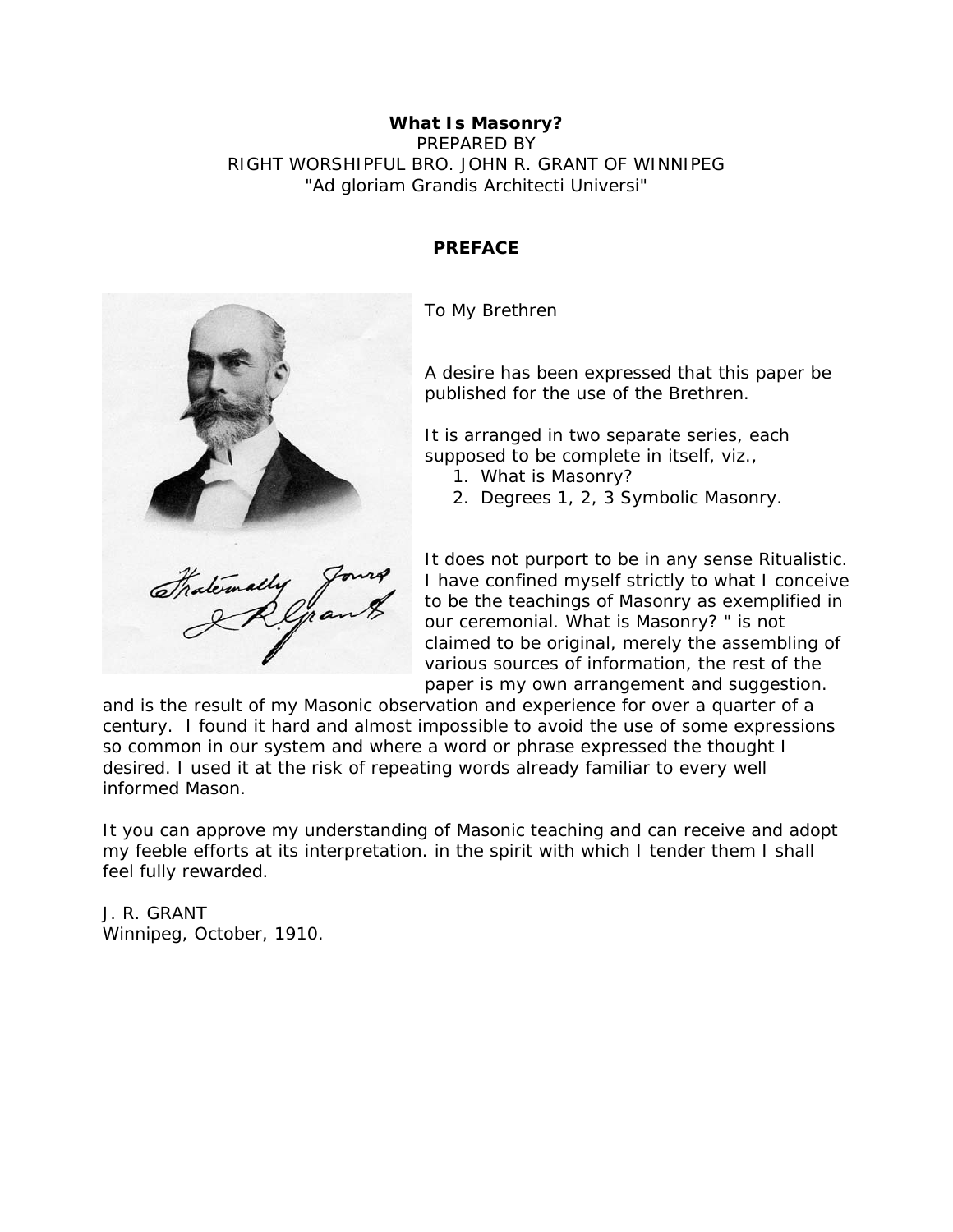#### **What Is Masonry?**

MASONRY is a union of all unions, an association of men bound together in their struggle to attain all that is noble, who desire only what is true and beautiful, who love and practice virtue for its own sake, that is Freemasonry.

Masonry is committed to the cause of humanity that it may excite in man noble aspirations, to develop in him practical charity and to make him keep in subjection rude and impure passions.

Masonry is a system of ethics based upon axiomatic propositions and illustrated by dramatic representation. The existence of divinity, the human soul and the brotherhood of man are held as facts in relation to the basis of human conduct and he who does not recognize these is considered ineligible as a candidate for Masonry.

Many theories have been advanced to show the relation of Masonry to the ancient mysteries. Does it inherit its springs of action from the patriarchial mode of worship established by God Himself? These truths revealed by Divinity came at length to be doubted or rejected through the imperfection of human reason and though the visible symbols were retained in the mysteries of the pagan world their true interpretation was lost.

Or did Freemasonry start with the building of King Solomon's Temple and the guard of secrecy introduced to preserve it from pollution? Or does it derive its origin through the intervention of the Crusaders and their orders of Chivalry? Or does Masonry antedate Christianity and the Middle Ages, and can the secret societies of that early period be traced to Freemasonry or will we cease to look for its origin in the mysteries of Mythras or the Chivalric orders of the Crusaders, or even at the building of King Solomon's Temple, but seek for its origin and descent in that coincidence of human thought that beginning to recognize and teach the reality of a future life yield to the proneness of the human mind and endeavor to clothe this belief in symbolic dress? Or will we slightly vary from, and adopting one of the qualities of the compass expand these several theories and begin with the basic thought that the fundamental principle of Freemasonry is a belief in God? If so, then we trace a Divine Providence directing the destiny of Man, whether in the spiritual or in the secular domain from the creation of the World, that a most potent influence for good has been achieved by legendary history taking on the form of fraternity, thus following in temporal matters the guidance of the Divine government in the spiritual affairs of the universe.

The changes which have taken place since the creation of the world no matter how we reckon time have all been under the guidance and direction of a Divine dispensation working out for humanity its noblest attainments and this great force is given fitting recognition in the expression "The Fatherhood of God and the Brotherhood of Man." Does it not therefore appear that in some form or other the spirit of fraternity has always existed?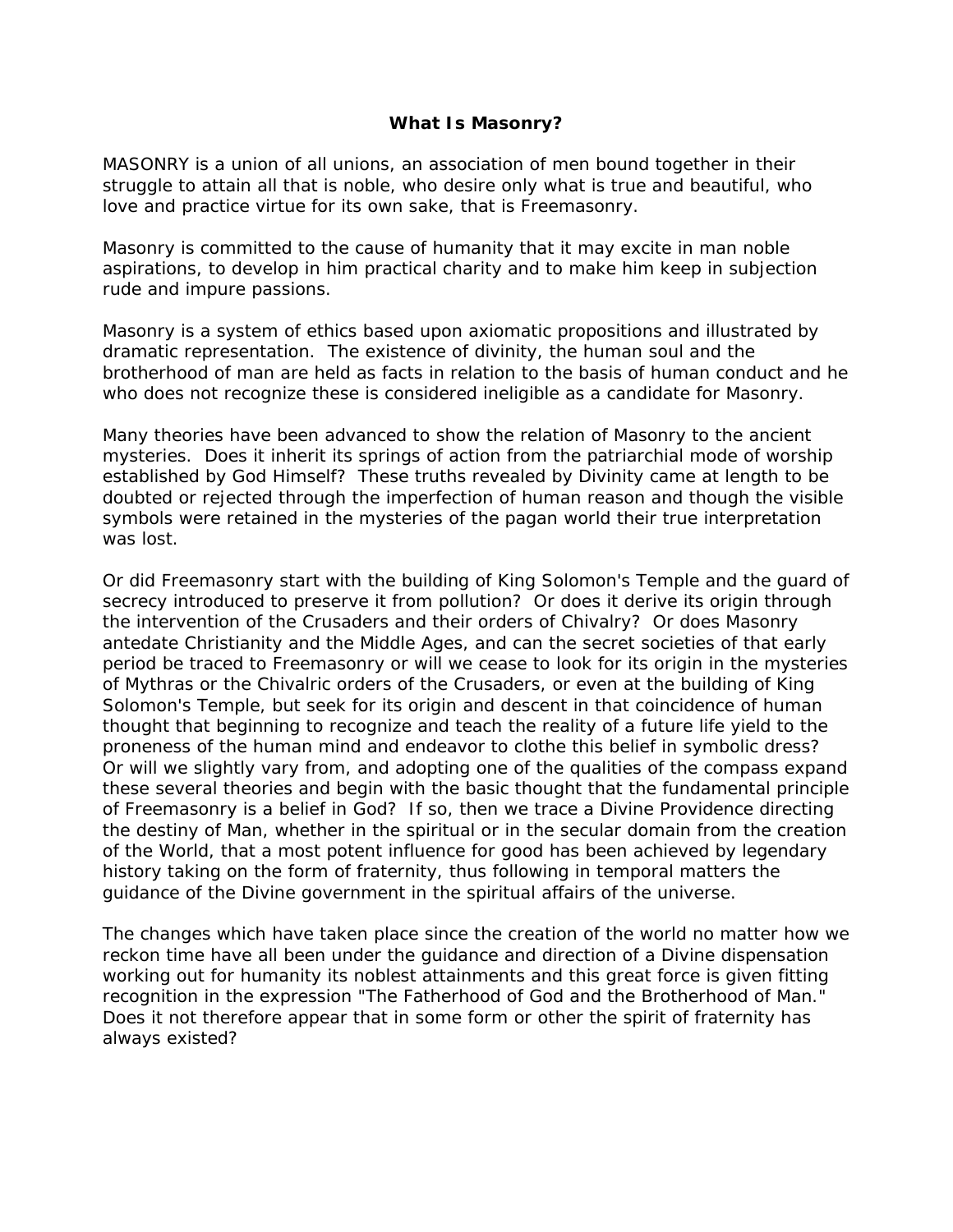If this is true may we not claim that Freemasonry in spirit at least was co-incident with the birth of time and that during the lapse of the ages the transitory mind of man has finally evolved fraternity as we know it, ever changing indeed but following the Divine impulse, the ancient mysteries were ever the aids to progress and civilization and the sources of moral life and in recognition of the truth of that, we have translated many of these customs into our modern civilization.

## **I. - ENTERED APPRENTICE**

The first degree in Masonry, symbolized by the Rough Ashlar, presents to you man in a state of nature, rude and uncultivated, with no other resources than those with which nature has endowed him.

The candidate as he appears is in a condition of subjection, a creature possessing passions that rule over him and thus symbolizes the great masses of the people without organization, ignorant and superstitious, yet possessing qualities, which if properly developed make them fit to adorn the Temple of Memphis, each step in moral development producing an instinctive longing for light.

Declaring that he wishes to join the craft for no selfish purpose the applicant approaches the portals of Masonry and is there received; he has declared his belief in a Supreme Being, the Great Architect of the Universe and an all-compassionate Father, who has revealed His will to man. He has accepted the obligations required of him and now stands in the Lodge as a man, in the true Roman sense As A MAN, Masonry prescribing no creed other than a belief in that Supreme Being who is infinite in His loving kindness.

A claim is made upon the candidate on behalf of that greatest of all virtues, "that envieth not, but suffereth long and is kind." How easy it is to give of one's abundance, but poor and penniless poverty is stirred by that pathetic appeal for aid, and the candidate receives his first great lesson on the selfishness of living for one's self and the claims of sweet charity are impressed. The great benefits of Masonry fall to those who do the most for it. What Masonry will do for you rests entirely with yourself. Becoming a Mason is not sufficient, you must be one for all time. Then will Masonry reach out its arms to you, smooth away the rough places, lift you toward the summit of the high mountains and crown your life with glory.

# **II. - FELLOW CRAFT**

As a Craftsman you are encouraged to widen your range of vision by the acquirement of knowledge, that knowledge that can alone make man master over himself. You are taught the value of association and that a union of sympathies is the bond of affiliation that will ultimately lead to Freedom. So Masonry teaches men that the forces of nature are the power of God made manifest, that every genuine Freemason is an apostle of the truth, that there is nobility in labor, that by prudence, fortitude, temperance and justice, and not by rashness, they can become truly free.